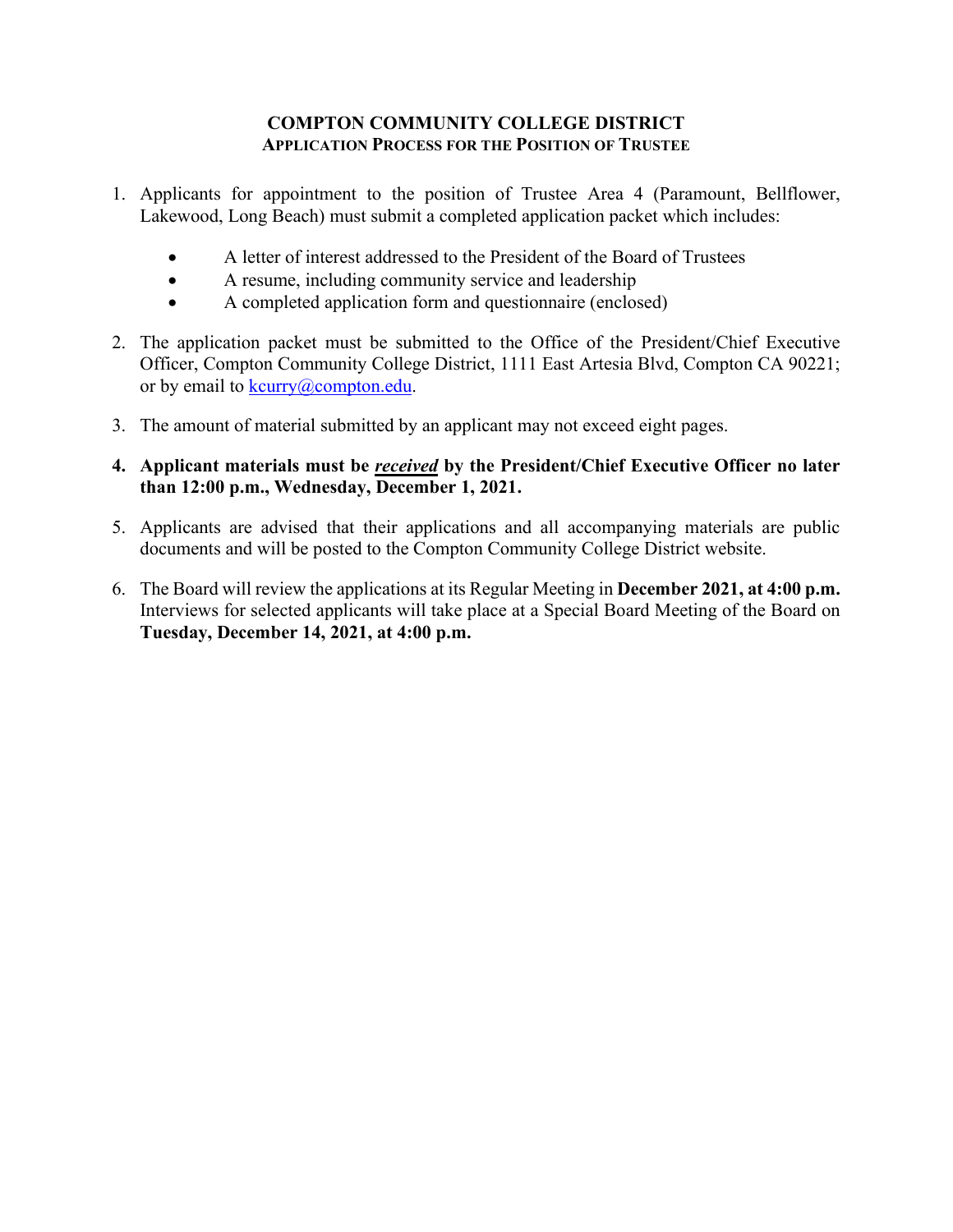# Juanita Doplemore

POB 4744, Lakewood, CA 90711| 562-310-1162 | [inspiregs02@gmail.com](mailto:inspiregs02@gmail.com)

December 1st 2021

Office of the President Chief Executive Officer Compton Community College 1111 East Artesia Blvd. Compton, CA 90221

Dear Office of the President:

I am writing to express my interest in the Compton Community College Board of Trustee Area 4 position. The requirement outlined for the vacant position are aligned with my present community and civic engagement. As a Commissioner with the California Student Aid Commissioner, I believe I would be asset as a member to the Compton Community College Board of Trustee.

I'm the community appointee on the California Student Aid Commission. I'm the co-chair for the Data, Research, and Strategic Planning Committee as well as a member of the Student Impact, Outreach and Communications Committee.

My current position has allowed me to opportunity to host virtual and in person Cash 4 College workshops. I've partnered with Community Based Organizations to consult Students and Parents on College preparation and applying for Financial Aid.

I am, ready to move forward and work closely with student as they prepare to attend College. The Board of Trustee Area 4 position would provide the opportunity to continue the advocacy the development I am seeking. Therefore, I have enclosed my resume for your review and consideration for the position. I am available for an interview and look forward to an opportunity to discuss my credentials in detail.

Thank you so much for your time and the opportunity to outline my qualifications and desire to be the newest member the Compton Community College Board of Trustee Area 4.

Sincerely, Juanita Doplemore 562-310-1162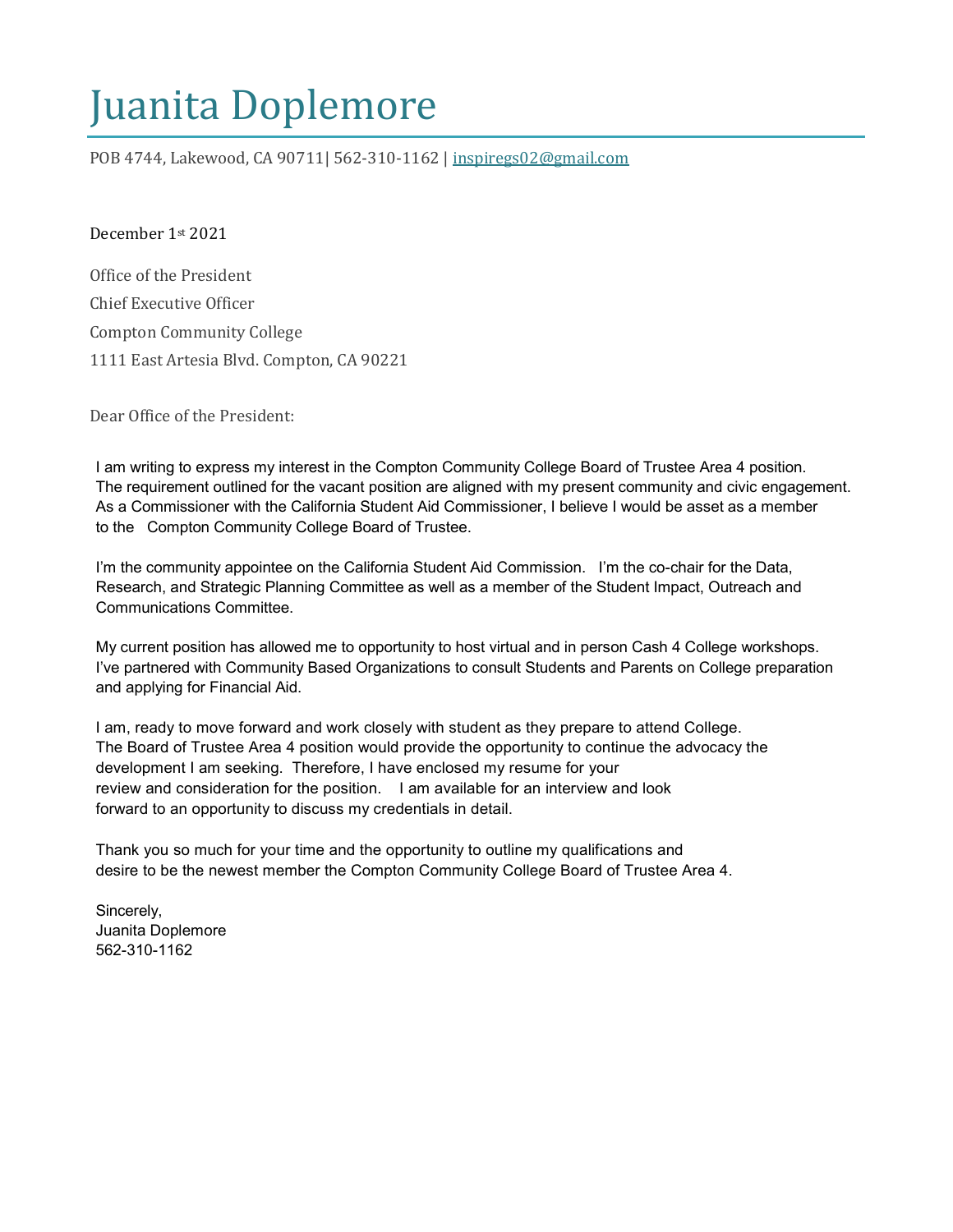POB 4744, Lakewood, CA 90711, 562-310-1162 inspiregs02@gmail.com

## JUANITA DOPLEMORE

| <b>OBJECTIVE</b>    | Seeking appointment to the position of Board of Trustee Area 4 Compton Community College. |  |
|---------------------|-------------------------------------------------------------------------------------------|--|
| <b>PROFESSIONAL</b> | <b>CALIFORNIA STUDENT AID COMMISSION</b>                                                  |  |
| <b>ACHIEVEMENTS</b> | Local Cash 4 College Workshop                                                             |  |
|                     | Data, Research, and Strategic Planning Committee Co-Chair                                 |  |
|                     | Student Impact, Outreach and Communication Committee                                      |  |
|                     | <b>VETERANS AFFAIRS COMMISSION CITY OF LONG BEACH</b>                                     |  |
|                     | Displaced Veteran Awareness Mural Project                                                 |  |
|                     | Veteran Recognition Banner Project Committee                                              |  |
|                     | Vice-Chair 2019                                                                           |  |
|                     | <b>COLLINS NEIGHBORHOOD ASSOCIATION</b>                                                   |  |
|                     | Safe Street Event Near the School                                                         |  |
|                     | Develop Food Distribution for displaced Students                                          |  |
|                     | Tablet and hotspot distribution thru cares act funding                                    |  |
|                     | <b>GIRL SCOUTS OF GREATER LOS ANGELES</b>                                                 |  |
|                     | Troop Leader                                                                              |  |
|                     | <b>Adult and Girl Facilitator</b>                                                         |  |
|                     | Council Delegate 2017 - 2020                                                              |  |
| <b>SKILLS</b>       | <b>Analytical Skills</b><br>Integrity and Honesty                                         |  |
|                     | Interpersonal Skills<br><b>Intellectual Curiosity</b>                                     |  |
| <b>WORK HISTORY</b> | FEDEX, SENIOR GLOBAL SERVICE ANALYSIT, MEMPHIS, TN<br>1989 - Currently                    |  |
| <b>EDUCATION</b>    | UNIVERSITY OF WASHINGTON, SEATTLE, WA - CURRENTLY                                         |  |
|                     | Enrolled in the Online bachelor's degree Program                                          |  |
|                     | ASSOCIATES, NORTH SEATTLE COMMUNITY COLLEGE, SEATTLE, WA - 1989                           |  |
| <b>REFERENCES</b>   | <b>CATALINA CIFUENTES</b>                                                                 |  |

Executive Director, Riverside County Office of Education [ccifuentes@rcoe.us](mailto:ccifuentes@rcoe.us) 951-313-4318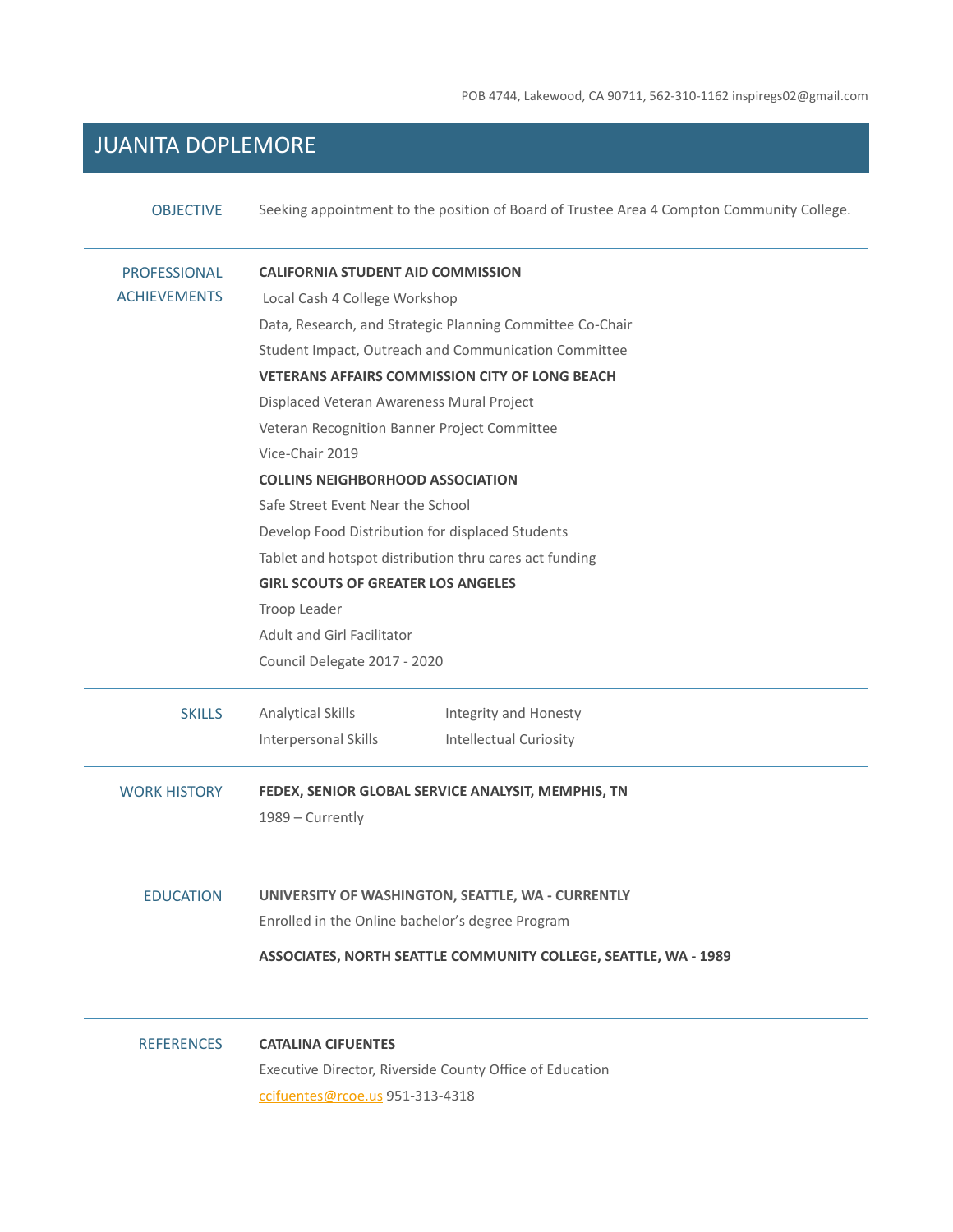#### **JOHN WILSON, III**

Deacon, West Angeles Education & Enrichment Program [holythinkers@gmail.com](mailto:holythinkers@gmail.com) 323-384-1489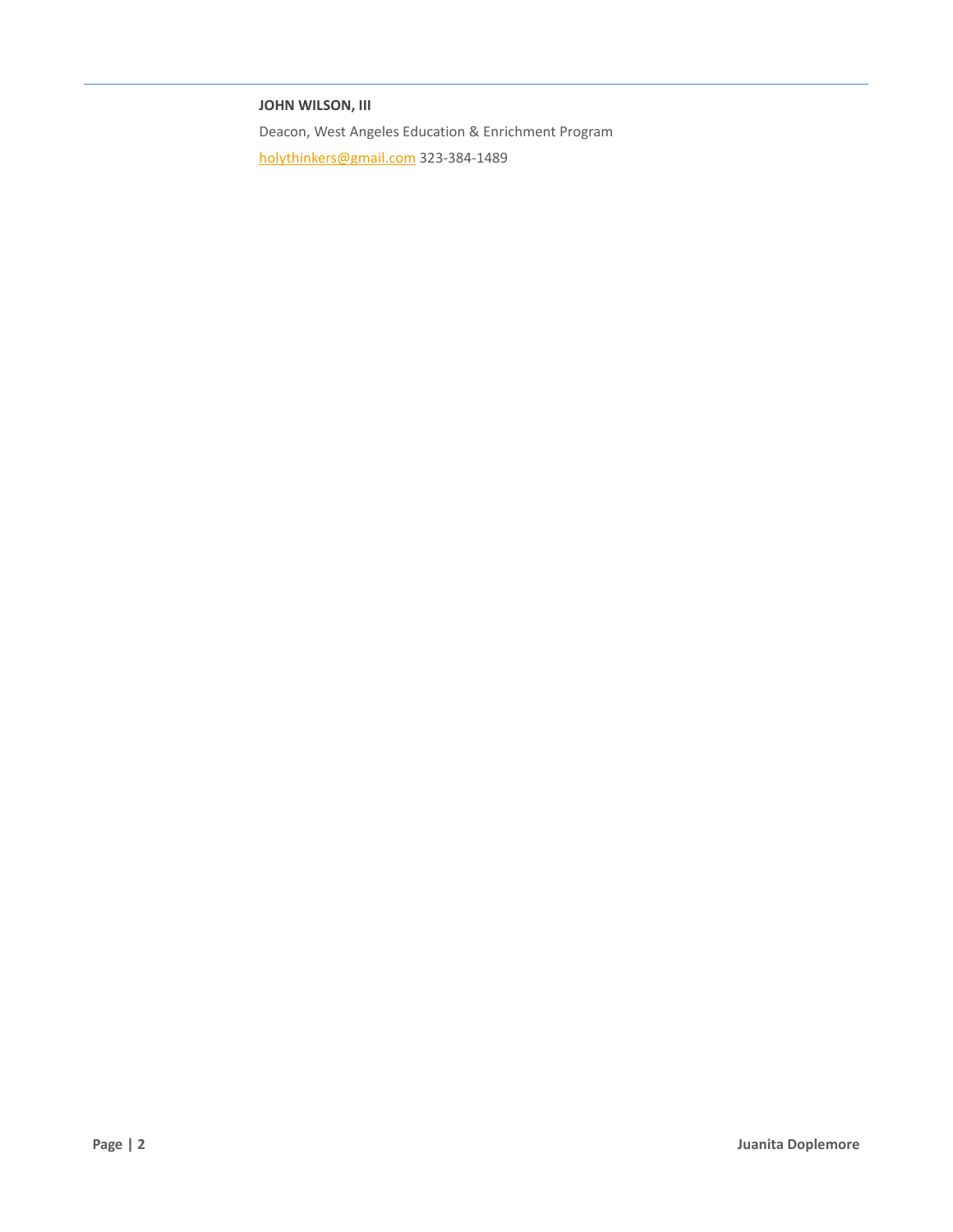#### **COMPTON COMMUNITY COLLEGE DISTRICT TRUSTEE VACANCY APPLICATION FORM**

| Name: Juanita Doplemore                     |       |               |  |  |
|---------------------------------------------|-------|---------------|--|--|
| Home Address: 6042 Coke Ave                 |       |               |  |  |
| City, State, Zip: Long Beach, Ca 90805      |       |               |  |  |
|                                             | Cell: | (562)310-1162 |  |  |
| Email Address: lnspiregs02@gmail.com        |       |               |  |  |
| Occupation: _ Senior Global Service Analyst |       |               |  |  |
| Company: Fed-Ex                             |       |               |  |  |
| Business Address: 2601 S. Main St           |       |               |  |  |
| City, State, Zip: Irvine, CA 92614          |       |               |  |  |
|                                             |       |               |  |  |

Please complete the following: (This information is required in addition to your resume) Education (List degrees or highest year completed and the college or school)

Currently enrolled at The University of Washington

Associates Degree - North Seattle Community College

Employment History (most recent 10 years)

Senior Global Service Analyst - FedEx (10+ years(

Public and Community Service

California Student Aid Commisioner

President - Collins Neighborhood Association

Veterans Commisioner

Girl Scouts of Greater Los Angeles - Commisioner and Troop Leader

[ ](Check if applicable) I am related to a current employee of the District. If yes, name of employee and relationship

I understand that I may not simultaneously be an employee of the Compton Community College District and serve as a member of the Board of Trustees.

I certify that I meet all eligibility requirements. (Note: To be eligible, an individual must be at least 18 years old; must be a resident of the District and specifically Trustee Area 4; must be a U.S. citizen; must be a registered voter who would not be disqualified from holding civil office by the Constitution or any law of the state.)

Signature: Juanita Doplemore<br>
Date: Date: 12/01/2021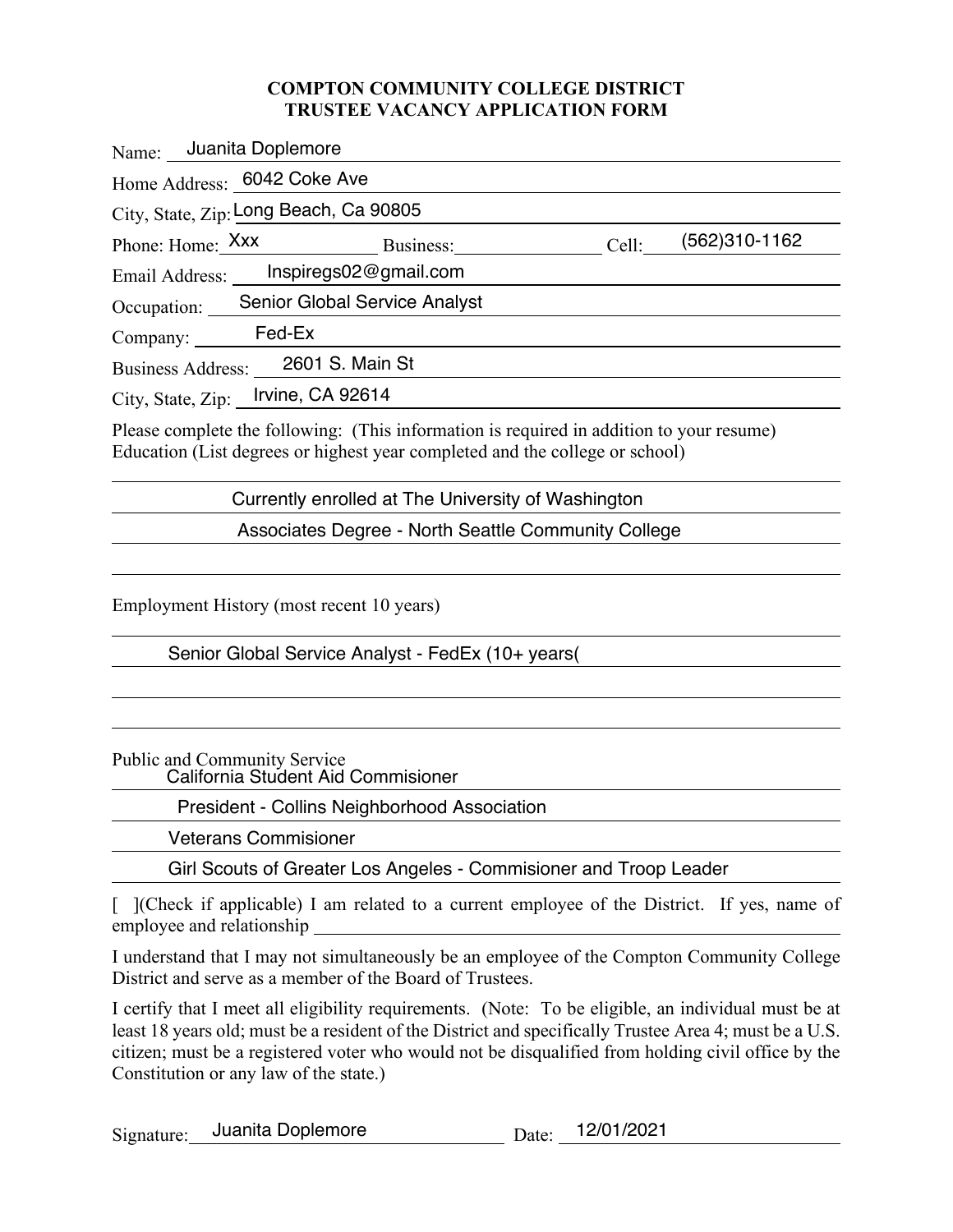#### **COMPTON COMMUNITY COLLEGE DISTRICT TRUSTEE VACANCY QUESTIONNAIRE**

#### **(This information is required in addition to your resume)**

1. Please describe your understanding of the role of a California Community College District Trustee and explain why you are interested in serving as a Trustee for Compton Community College District.

As a mother of a high school senior, adult learner, community advocate and a commissioner, my experience with student challenges can be beneficial to the Compton Community College board of trustee. Presently, I am providing advocacy to parents and students regarding applying for financial aid and applying for college.

2. Briefly share your public service and involvement in the Trustee Area 4 (Paramount, Bellflower, Lakewood, Long Beach) communities and how this service would enhance your position as a member of the Compton Community College District Board of Trustees.

Im the president of Collins Neighborhood Association. We have partnered with Raymond Collins School for food distributions. I have consulted with school representatives regarding a Safe Streets event I hosted. I have sponsored and hosted 4 Cash fir College events. As a member of the Board of Trustees this would allow me to advocate throughout the entire PUSD and Compton Community College district 4.

3. What is your understanding of the primary responsibilities of the Board, and how do you envision your role as one member of the Board?

My understanding of the role and responsibilities as a Board of Trustee member are to provide oversight for the Compton Community College, Advocatw at the state level and engage the community of Area 4 to ensure access and equity for all students.

4. What do you see as the major educational issues facing California community colleges in the next 3-5 years?

As I see it, the major educational issues facing Compton Community College within the next 3-5 years are recovery from the pandemic, boosting enrollment, increasing graduation from and matriculation to 4 year colleges and Universities. Also, identifying the barriers to Compton Community College such as Homelessness and the digital divide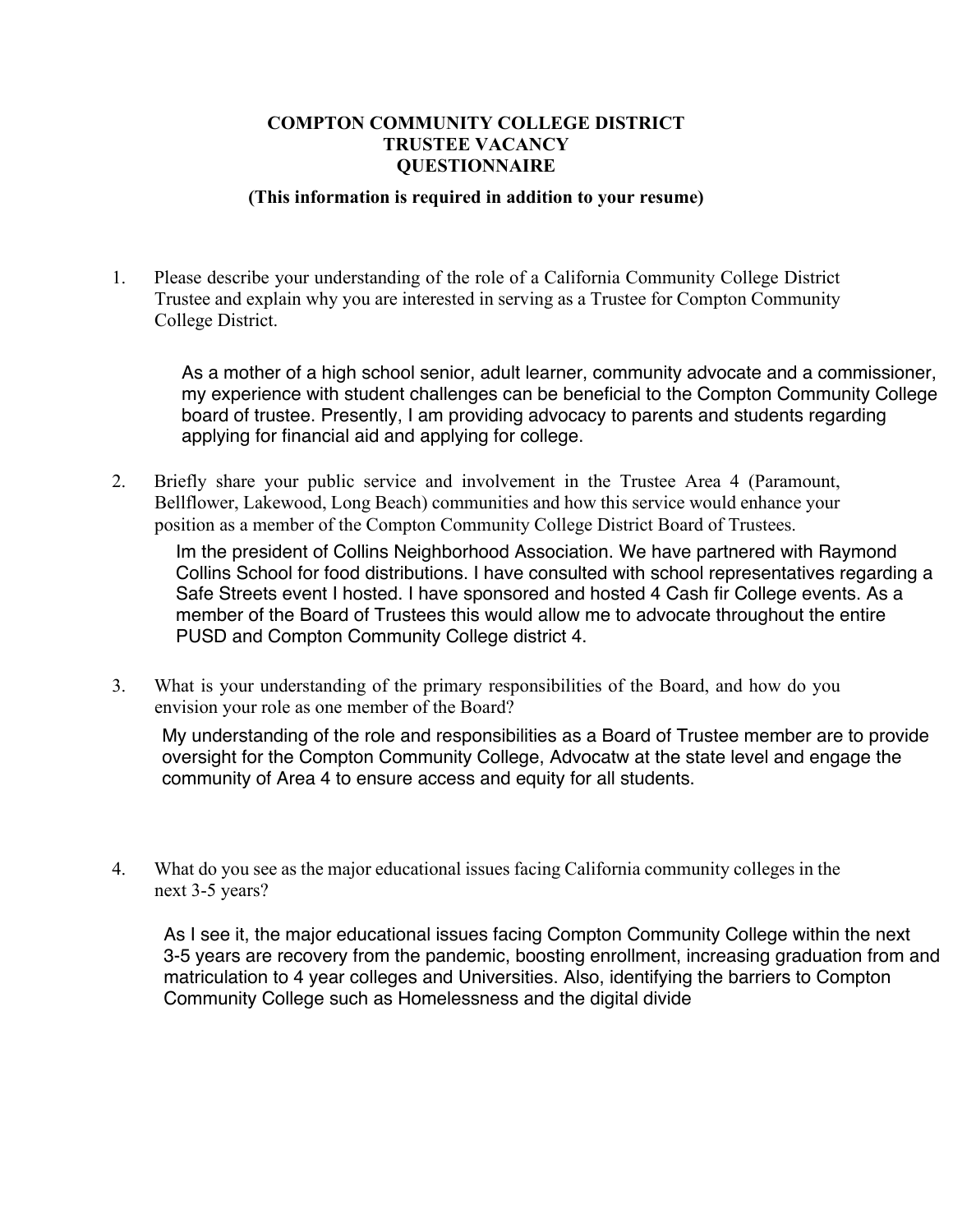5. What do you see as the major educational issues facing the communities of served in Trustee Area 4 in the next 3-5 years?

The major issues facing the communities of the trustee in area 4 for the next 3 to 5 years are job training, increase certification, and degree completion. Financial literacy for college savings and home ownership which also leads to increased upward mobility. Access to digital technology.

6. Who do you believe you will be representing if you are appointed to the Compton Community College District Board of Trustees?

As a member of the board of trustees in area 4, I will represent all of the constituents and students of area 4

7. How would you ensure that all constituent groups – internal and external – have a voice in the governance of Compton Community College District?

I will be a liaison for internal and external constituents. Engaging members of the community to understand and address their concerns. I will provide advocacy and outreach to meet the goals and objectives of the constituents.